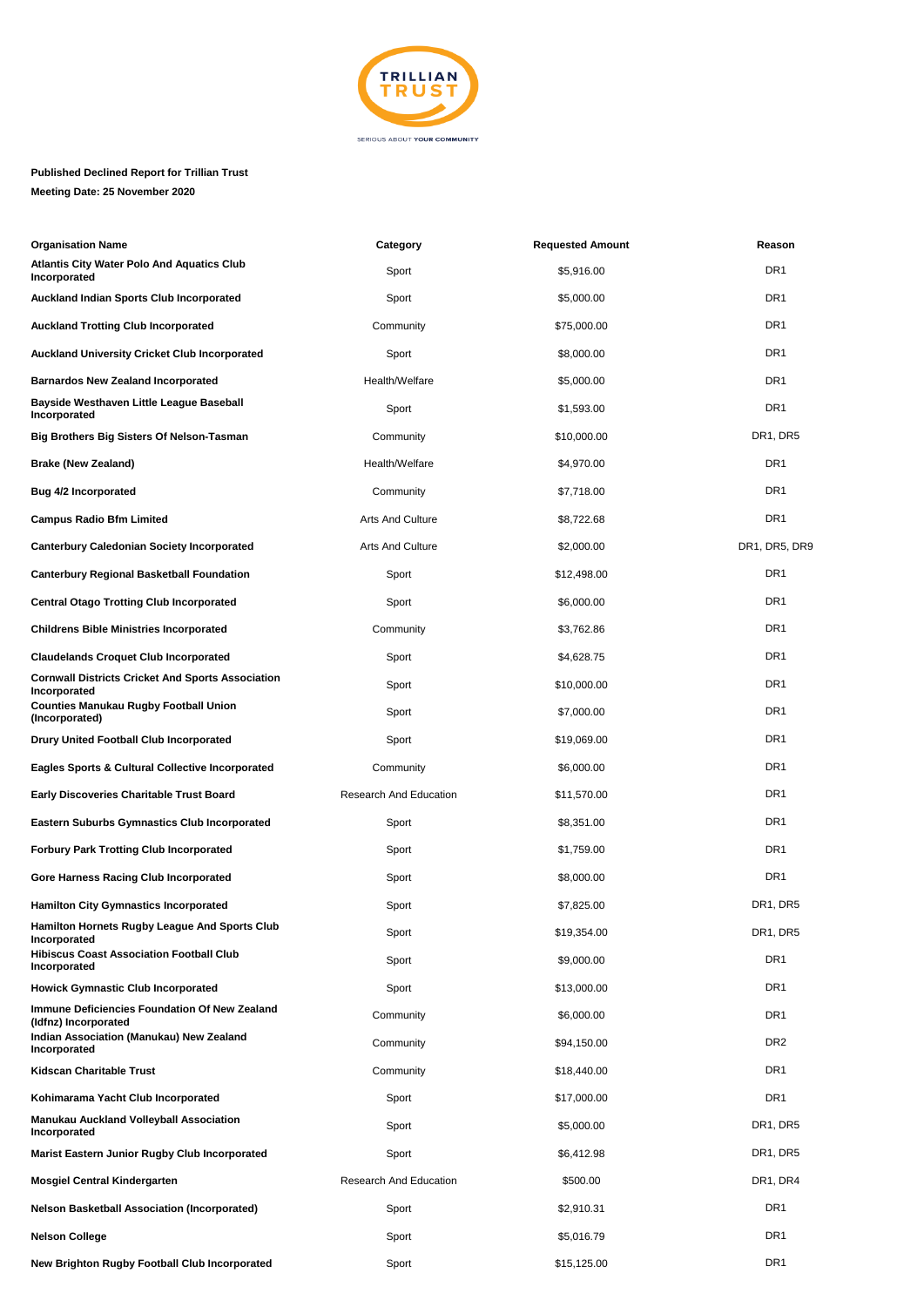| New Zealand Sikh Games Incorporated                                                | Community                     | \$40,922.56 | DR <sub>6</sub>                   |
|------------------------------------------------------------------------------------|-------------------------------|-------------|-----------------------------------|
| Ngaki Tamariki Trust                                                               | Sport                         | \$12,000.00 | DR1, DR4, DR9                     |
| Ngatea Primary School                                                              | <b>Research And Education</b> | \$39,000.00 | DR1, DR12                         |
| North Shore United Association Football Club<br>Incorporated                       | Sport                         | \$14,400.00 | DR1, DR5, DR9                     |
| Northern Southland Trotting Club Incorporated                                      | Sport                         | \$6,000.00  | DR <sub>1</sub>                   |
| <b>NZ Rural Games Trust</b>                                                        | Community                     | \$43,545.00 | DR <sub>1</sub>                   |
| Papakura Bowling Club Incorporated                                                 | Sport                         | \$6,395.00  | DR <sub>1</sub> , DR <sub>5</sub> |
| Papamoa Mount Pony Club Incorporated                                               | Sport                         | \$1,315.00  | DR <sub>1</sub>                   |
| Parent To Parent New Zealand Incorporated                                          | Community                     | \$2,400.00  | DR1, DR5                          |
| Restored In Motion Trust                                                           | Community                     | \$8,000.00  | DR <sub>1</sub>                   |
| Ronald McDonald House Charities New Zealand Trust                                  | Health/Welfare                | \$13,020.00 | DR <sub>1</sub>                   |
| Roxburgh Trotting Club Incorporated                                                | Sport                         | \$3,000.00  | DR <sub>1</sub>                   |
| <b>Shirley Tennis Club Incorporated</b>                                            | Sport                         | \$12,840.00 | DR <sub>1</sub>                   |
| Sikh Sangat NZ Trust                                                               | Community                     | \$17,800.00 | DR1, DR5                          |
| <b>Sir Edmund Hillary Outdoors Education Trust</b>                                 | Community                     | \$7,200.00  | DR <sub>1</sub>                   |
| <b>St Heliers Glendowie Playcentre</b>                                             | Community                     | \$7,533.00  | DR <sub>1</sub>                   |
| St John Of God Hauora Trust                                                        | Health/Welfare                | \$15,000.00 | DR1, DR2, DR5, DR9                |
| Supporting Families In Mental Illness New Zealand<br>(Sfnz) Limited                | Health/Welfare                | \$18,526.86 | DR1, DR5                          |
| Surf Life Saving Northern Region Incorporated                                      | Community                     | \$5,481.00  | DR <sub>1</sub>                   |
| Tairua Surf Life Saving Club Incorporated                                          | Community                     | \$8,140.70  | DR <sub>1</sub> , DR <sub>5</sub> |
| Takapuna Rugby Football Club Incorporated                                          | Sport                         | \$4,830.00  | DR <sub>1</sub>                   |
| Talk Link Trust                                                                    | Community                     | \$10,009.00 | DR <sub>1</sub>                   |
| Te Atatu Association Football Sports And Social Club<br>Incorporated               | Sport                         | \$4,601.65  | DR <sub>1</sub>                   |
| Te Whanau Tupu Ngatahi O Aotearoa - Playcentre<br>Aotearoa                         | Research And Education        | \$28,800.00 | DR1, DR5                          |
| Te Whakaora Tangata                                                                | Community                     | \$4,158.24  | DR <sub>1</sub>                   |
| Thames Valley Touch Association Incorporated                                       | Sport                         | \$10,092.00 | DR <sub>1</sub>                   |
| The Alfriston College Board Of Trustees                                            | Sport                         | \$15,966.43 | DR <sub>1</sub>                   |
| The College Rifles Rugby Union Football & Sports<br><b>Club Incorporated</b>       | Sport                         | \$20,000.00 | DR1, DR12                         |
| The Condor Rugby Football Club Incorporated                                        | Sport                         | \$26,550.00 | DR1, DR5                          |
| The Duke Of Edinburghs International Award Aotearoa<br>New Zealand   Hillary Award | Community                     | \$5,559.50  | DR <sub>1</sub>                   |
| The Eden-Roskill District Cricket Club Incorporated                                | Sport                         | \$16,000.00 | DR <sub>1</sub>                   |
| The Edgecumbe College Board Of Trustees                                            | Research And Education        | \$39,642.50 | DR <sub>1</sub>                   |
| The Epsom Girls' Grammar School Board Of Trustees                                  | Sport                         | \$4,876.00  | DR <sub>1</sub>                   |
| The Freyberg High School Board Of Trustees                                         | Research And Education        | \$3,808.71  | DR <sub>1</sub>                   |
| The James Cook High School Board Of Trustees                                       | Research And Education        | \$16,959.00 | DR1, DR5                          |
| The Nga Iwi School Board Of Trustees                                               | Health/Welfare                | \$16,675.00 | DR <sub>2</sub>                   |
| The Nga Miro Charitable Trust                                                      | Community                     | \$5,336.00  | DR <sub>1</sub> , DR <sub>5</sub> |
| The One Tree Hill College Board Of Trustees                                        | Research And Education        | \$10,000.00 | DR <sub>1</sub>                   |
| The Papakura High School Board Of Trustees                                         | Sport                         | \$34,899.73 | DR <sub>1</sub>                   |
| The Royal Akarana Yacht Club Incorporated                                          | Sport                         | \$16,500.00 | DR <sub>1</sub>                   |
| The Sir Douglas Bader Intermediate School Board Of<br><b>Trustees</b>              | <b>Research And Education</b> | \$8,426.00  | DR <sub>1</sub>                   |
| The St Mary's College (Ponsonby) Board Of Trustees                                 | Community                     | \$18,118.75 | DR <sub>1</sub>                   |
| The Starjam Charitable Trust                                                       | Community                     | \$3,000.00  | DR <sub>1</sub>                   |
| The Tangaroa College Board Of Trustees                                             | Sport                         | \$10,000.00 | DR <sub>1</sub>                   |
| The Wellington Jazz Orchestra Incorporated                                         | <b>Arts And Culture</b>       | \$8,259.00  | DR <sub>1</sub>                   |